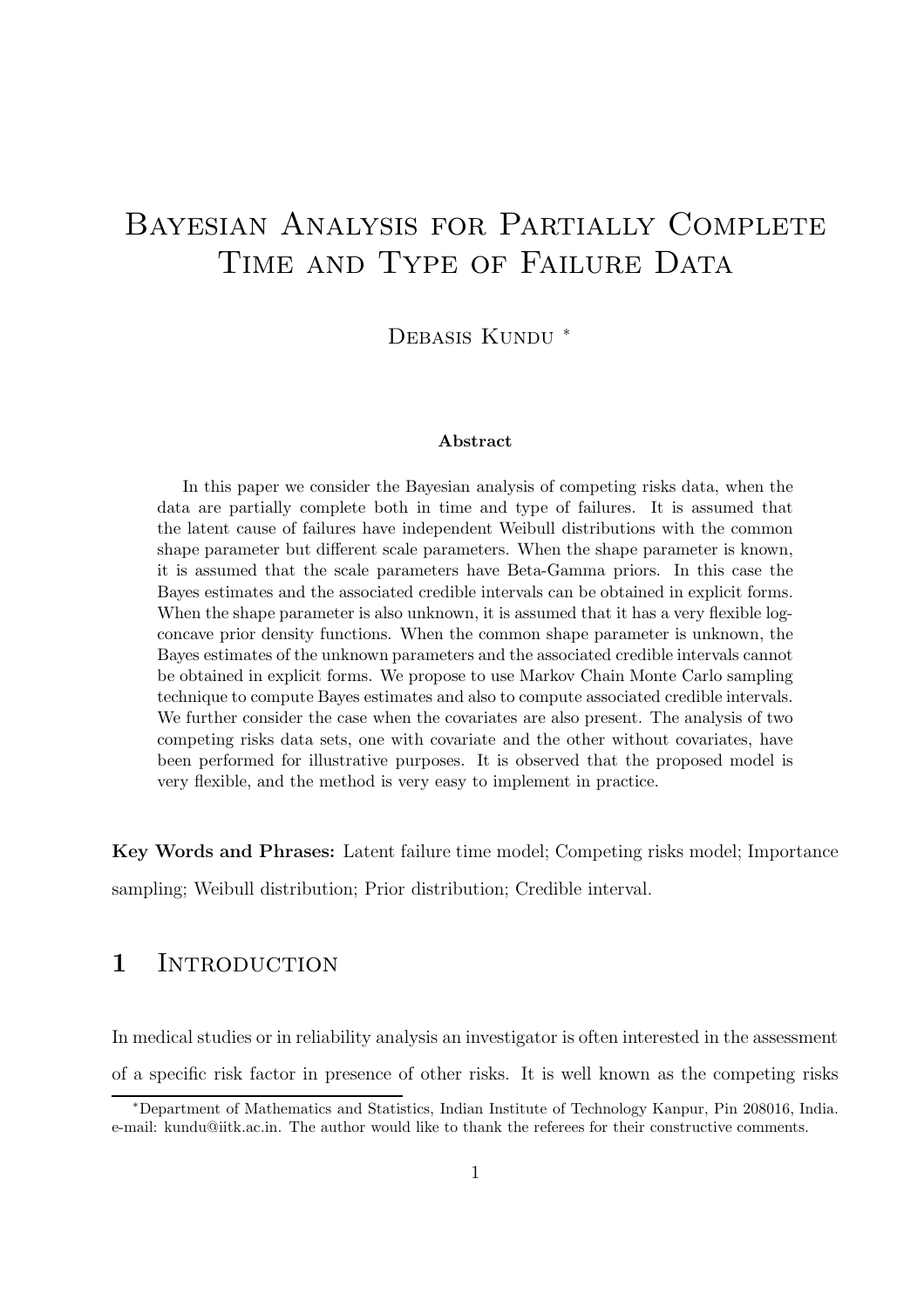problem in the statistical literature. Usually the competing risks data consists of failure time and an indicator denoting the cause of failure. But in practice, often data may be incomplete both in failure time and in failure type. In many situations, the failure type can be determined even when the failure time is censored. For example, consider an analysis of pro-static cancer in older man. Since pro-static cancer is not lethal, and can be diagnosed long before death, a man known to have the pro-static cancer, and who is alive at the time of analysis provides complete information about the failure type, but incomplete information about failure time. Similarly, the time of death provides a complete information on the failure time, but no information on the failure type, without an autopsy, see for example Dinse [7].

In presence of complete information both on failure time and failure type, several studies have been carried out both under parametric and non-parametric set up, see for example the monograph of Crowder [5]. Note that, the analysis of competing risks data can be performed usually by two different methods, (a) latent failure times modeling as suggested by  $\text{Cox } [4]$ ; (b) cause specific hazard function modeling as suggested by Prentice *et al.* [12]. In this paper, we mainly consider the latent failure times model formulation, although similar analysis can be performed for cause specific hazard function model formulation also.

In this paper, we make similar assumptions as of Dinse [7]. It is assumed that every member of a certain target population dies of a particular disease, say, cancer or by other causes. A proportion  $\pi$  of the population die of cancer and proportion  $(1-\pi)$  die due to other causes. Suppose that an individual can experience one of  $J$  failure types, and let us define T be the time of failure and  $\delta$  be the failure type. At the end of the study, we have the following types of observations;

1. 
$$
\{T = t, \delta = j\},
$$
 2.  $\{T > t\},$  3.  $\{T > t, \delta = j\},$  4.  $\{T = t\}.$  (1)

In this paper we provide Bayesian inference of the unknown parameters, under latent failure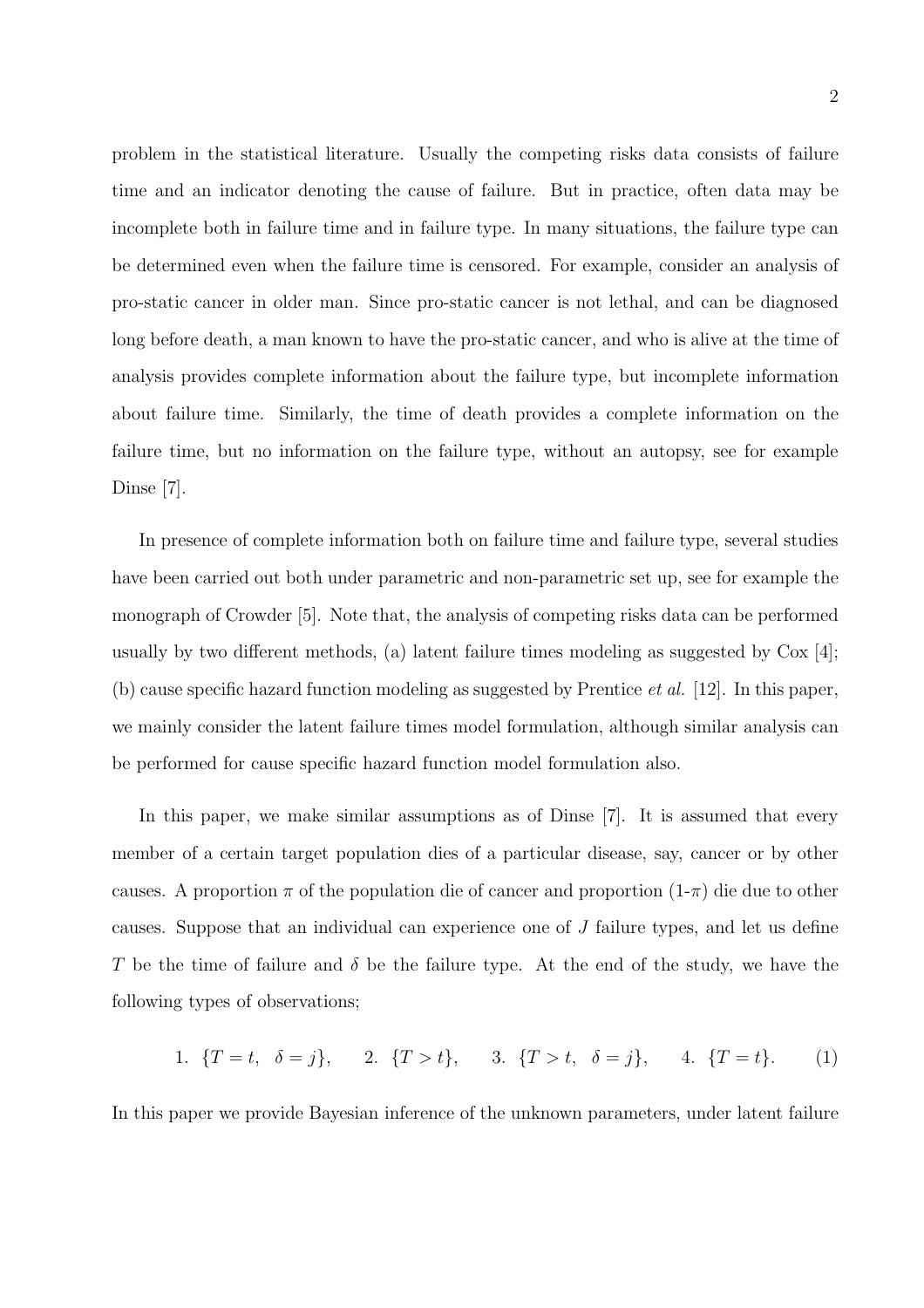times model formulations. If  $T_i$  denotes the lifetime of the *i*-th individual then

$$
T_i = \min\{T_{i1}, \cdots, T_{iM}\},\
$$

where  $T_{i1}, \dots, T_{iM}$  are the latent failure times of the M different causes for the *i*-th individual. According to the latent failure time model assumptions,  $T_{i1}, \dots, T_{iM}$  are independently distributed. Moreover,  $T_{i1}, \dots, T_{iM}$  are not observable, only  $T_i$  is observable, and the indicator J, such that  $T_{iJ} = \min\{T_{i1}, \dots, T_{iM}\}\$ is observable. Moreover, it is assumed that  $T_{im}$  for  $m = 1, \dots, M$ , follows a Weibull distribution with the probability density function (PDF)

$$
f(t; \alpha, \lambda_m) = \begin{cases} \alpha \lambda_m e^{-\lambda_m t^{\alpha}} t^{\alpha - 1} & \text{if } t > 0\\ 0 & \text{if } t < 0, \end{cases}
$$
 (2)

here  $\alpha > 0$  and  $\lambda_m > 0$  are the shape and scale parameters of the Weibull distribution.

For developing the Bayesian inference of the unknown parameters, we need to assume some priors on the unknown parameters. When the common shape parameter  $\alpha$  is known, it is quite natural to assume the convenient but quite general conjugate priors on the scale parameters, namely the Beta-Gamma (for  $M > 2$  it is Dirichlet-Gamma) priors, see Pena and Gupta [11] or Kundu and Pradhan [10] in this respect. In this case, the explicit Bayes estimates of the unknown parameters can be obtained mainly under squared error loss functions. But when the common shape parameter is not known, we assume that the shape parameter has a log-concave prior density function, similarly as in Berger and Sun [2]. Based on the above prior distributions, we obtain the joint posterior density function of the unknown parameters. In this case, the Bayes estimators of the unknown parameters cannot be obtained in explicit forms, as expected. We propose to use Monte Carlo sampling technique to compute the Bayes estimates, and also to compute approximate highest posterior density (HPD) credible intervals. We analyze one data set using the proposed Bayesian technique.

It is further assumed that the underlying latent survival times of an individual depend on a set of covariate vector  $\boldsymbol{x} = (x_1, \ldots, x_p)^T$ , which does not depend on time. There are several ways to incorporate covariates in the model. In this case we introduce covariates in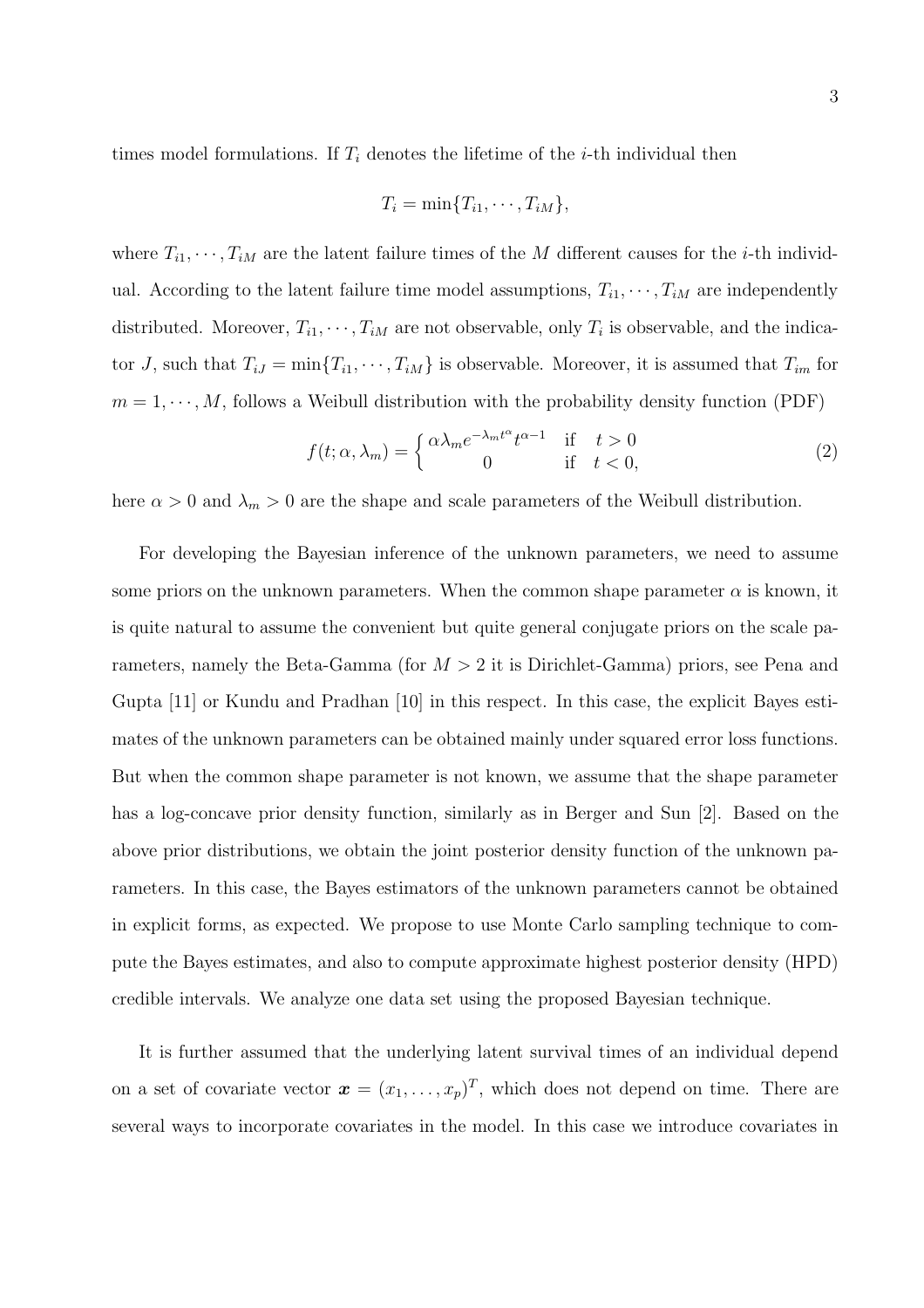the model through the scale parameters of the latent survival distributions. In presence of covariate vector  $x$ , we assume the following regression equation

$$
\lambda_{1i} = \theta_1 exp(\boldsymbol{\beta}^T \boldsymbol{x}_i), \dots, \lambda_{Mi} = \theta_M exp(\boldsymbol{\beta}^T \boldsymbol{x}_i),
$$

where  $\theta_1 > 0, \ldots, \theta_M > 0, \ \boldsymbol{\beta} = (\beta_1, \ldots, \beta_p)^T$  is the regression parameter vector, and  $\boldsymbol{x}_i =$  $(x_{1i},\ldots,x_{pi})^T$ , for  $i=1,\ldots,n$ . Based on the Beta-Gamma (for  $M>2$  it is Dirichlet-Gamma) prior on  $\theta_i$ , independent normal priors on  $\beta_i$  and log-concave prior on the common shape parameter  $\alpha$ , the posterior density function can be obtained. It is observed that the Bayes estimates and the associated credible intervals of the unknown parameters cannot be obtained in closed form, and we propose to use the Monte Carlo sampling technique to compute simulation consistent Bayes estimates and also to construct associated credible intervals. The analysis of one data set in presence of covariates has been performed, and it is observed that the proposed method is very easy to implement in practice.

Rest of the paper is organized as follows. In Section 2 we provide model formulations and prior assumptions. Posterior analysis and Bayesian inferences are provided in Section 3. In Section 4, we present the results based on covariates. The analysis of two data sets are presented in Section 5. Finally we conclude the paper in Section 6.

We use the following notations throughout.

- $T_i$ : lifetime of the  $i$ -th individual
- $T_{ii}$ : latent failure time of mode j of the *i*-th individual
- $F(.)$ : cumulative distribution function of  $T_i$
- $F_j(.)$ : cumulative distribution function of  $T_{ji}$
- $f(.)$ : density function of  $T_i$
- $f_j(.)$ : density function of  $T_{ji}$

$$
S_j(.) : \qquad 1 - F_j(.)
$$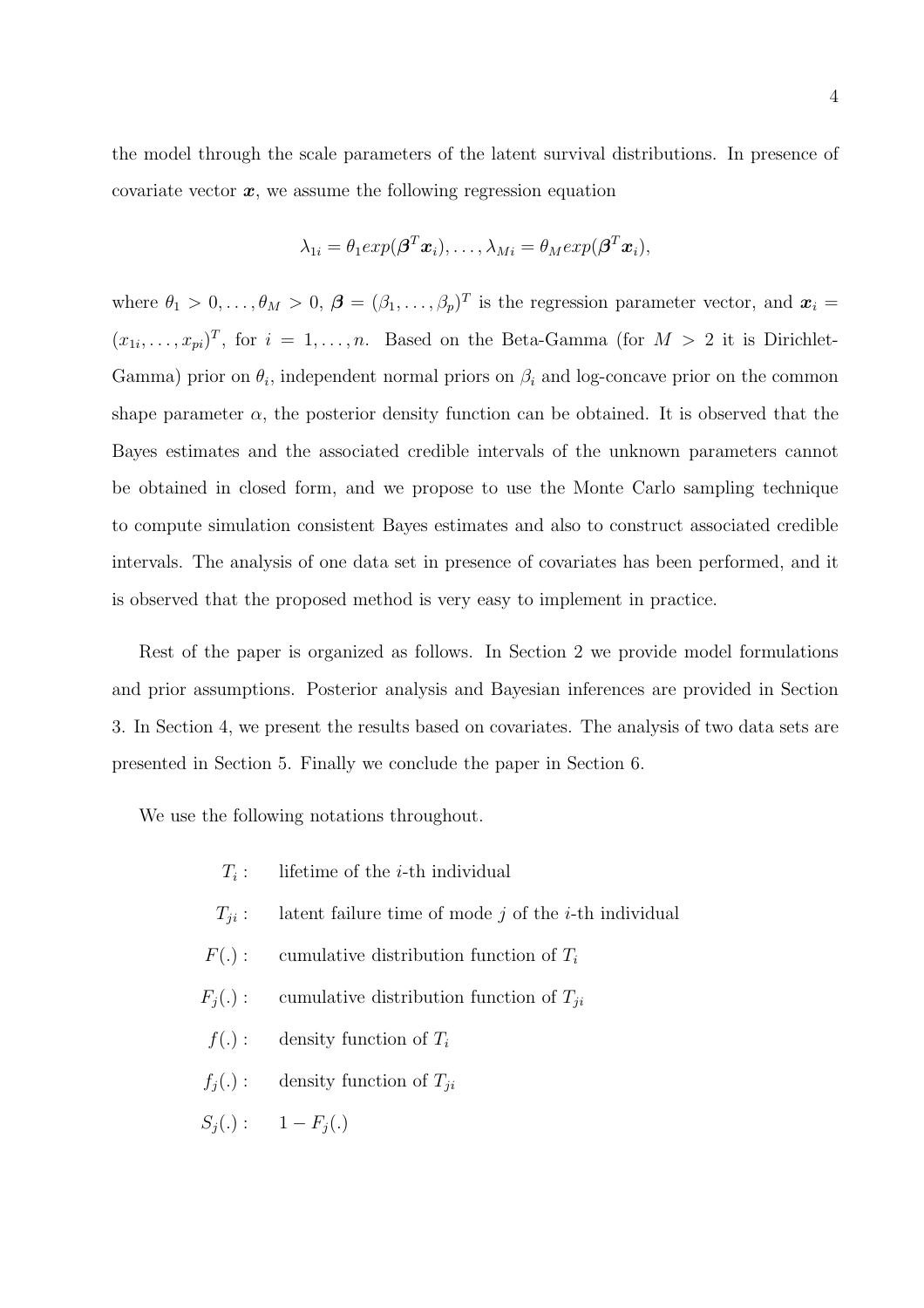- $S(.)$ :  $1-F(.)$
- $\delta_i(.)$ : indicator variable denoting the cause of failure of the *i*-th individual
- $|I|$ : the number of elements in the set I
- $exp(\lambda)$ : exponential random variable with density function  $\lambda e^{-\lambda x}$
- Weibull( $\alpha, \lambda$ ) : Weibull random variable with density function  $\alpha \lambda x^{\alpha-1} e^{-\lambda x^{\alpha}}$
- $Gamma(\alpha, \lambda)$ : gamma random variable with density function  $\frac{\lambda^{\alpha}}{\Gamma}$  $\Gamma\alpha$  $x^{\alpha-1}e^{-\lambda x}$ 
	- $\chi^2_k$  $\kappa_{k,\alpha}^2$ : the lower  $\alpha$ -th percentile point of the central  $\chi^2$  distribution with k-degrees of freedom
	- $N(a, b^2)$ : ): Normal distribution with mean a and variance  $b^2$ .

### 2 MODELS AND PRIORS

#### 2.1 MODELS

For notational simplicity, we assume that there are only two causes of failures. All the results presented here can be easily extended for any finite number of causes of failures. We assume here that  $(T_{1i}, T_{2i}); i = 1, \ldots, n$ , are n independent and identically distributed  $(i.i.d.)$  random variables and  $T_i = \min\{T_{1i}, T_{2i}\}\.$  Without loss of generality, we further assume the following. The first  $r_1$  observations have complete failure times and the corresponding cause of failure is 1 for all of them. We denote this set as  $I_1$ . Similarly, the next  $r_2$  observations have complete failure times and the corresponding cause of failure is 2. The corresponding set is denoted by  $I_2$ . The next  $r_3$  observations have complete failure times but the corresponding causes of failures are unknown, and the set is denoted by  $I_3$ . The set of next  $r_4$  observations is denoted by  $I_4$ , where the failure type is known to be 1, but the failure times are censored. Similarly, the set of next  $r_5$  observations is denoted by  $I_5$  where the failure times are censored but the failure type is known to be 2 for all of them. Finally, the last  $r_6$  right censored observations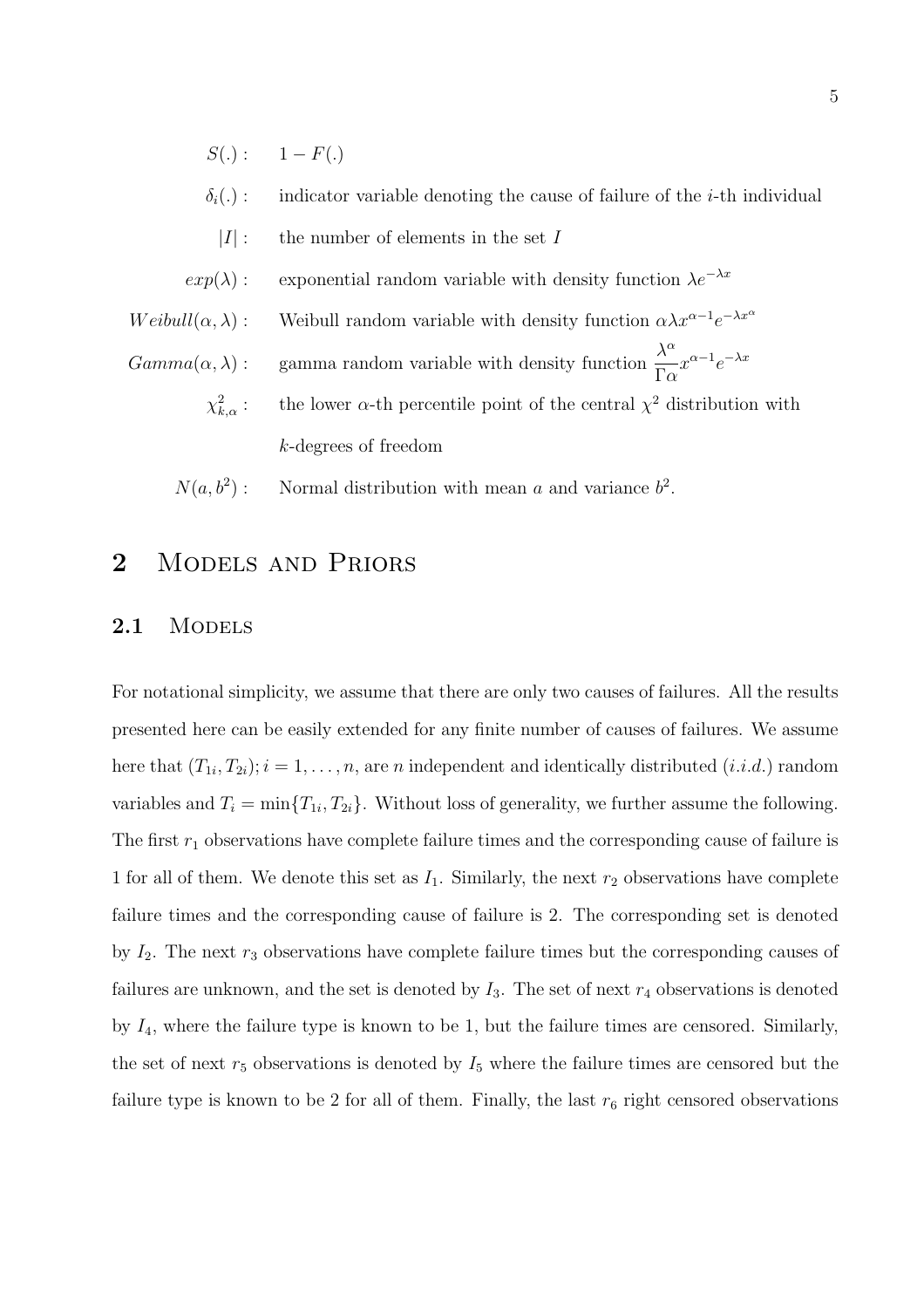where the exact failure time and failure type both are unknown. The set is denoted by  $I_6$ . Therefore, it is assumed that any observation will be from one of the  $I_j$ 's, for  $j = 1, \ldots, 6$ .

We further denote  $r_1 + r_2 + r_3 = n$ ,  $r_4 + r_5 + r_6 = m$ ,  $r_1 + r_2 = n_1$ ,  $r_4 + r_5 = m_1$ and  $N = m + n$ . In order to analyze the incomplete data it is assumed that the failure times are from the same population as the complete data, *i.e.*, the population remains unchanged irrespective of the cause of failure. Moreover, the likelihood contributions from the observations from different sets are

$$
f_1(t)S_2(t)
$$
,  $f_2(t)S_1(t)$ ,  $f(t)$ ,  $\int_x^{\infty} f_1(y)S_2(y)dy$ ,  $\int_x^{\infty} f_2(y)S_1(y)dy$ ,  $S(t)$ , (3)

respectively. When the covariates are also present, it is assumed that

$$
\lambda_{1i} = \theta_1 exp(\boldsymbol{\beta}^T \boldsymbol{x}_i) \quad \text{and} \quad \lambda_{2i} = \theta_2 exp(\boldsymbol{\beta}^T \boldsymbol{x}_i), \tag{4}
$$

as mentioned before. Based on the above assumption, the likelihood contribution of an individual having an observation from one of those six sets, can be easily obtained as in (3).

### 2.2 PRIORS

Let us denote  $\lambda = \lambda_1 + \lambda_2$ ,  $p =$  $\lambda_1$  $\frac{1}{\lambda}$ , hence  $1 - p =$  $\lambda_2$ λ . Similarly as in Pena and Gupta [11], it is assumed that  $\lambda$  has a Gamma $(a_0, b_0)$  prior, with  $a_0 > 0, b_0 > 0$ , and p has a Beta $(a_1, a_2)$ prior, with  $a_1 > 0, a_2 > 0, i.e.$ 

$$
\pi_1(\lambda|a_0, b_0) = \frac{b_0^{a_0}}{\Gamma(a_0)} \lambda^{a_0 - 1} e^{-b_0 \lambda}; \quad \lambda > 0
$$
\n(5)

$$
\pi_2(p|a_1, a_2) = \frac{\Gamma(a_1 + a_2)}{\Gamma(a_1)\Gamma(a_2)} p^{a_1 - 1} (1 - p)^{a_2 - 1}; \quad 0 < p < 1,\tag{6}
$$

and they are independently distributed. After simplification, the joint PDF of  $\lambda_1$  and  $\lambda_2$ takes the following form:

$$
\pi(\lambda_1, \lambda_2 | a_0, b_0, a_1, a_2) = \frac{\Gamma(a_1 + a_2)}{\Gamma(a_0)} (b_0 \lambda)^{a_0 - a_1 - a_2} \times \frac{b_0^{a_1}}{\Gamma(a_1)} \lambda_1^{a_1 - 1} e^{-b_0 \lambda_1} \times \frac{b_0^{a_2}}{\Gamma(a_2)} \lambda_2^{a_2 - 1} e^{-b_0 \lambda_2}.
$$
\n(7)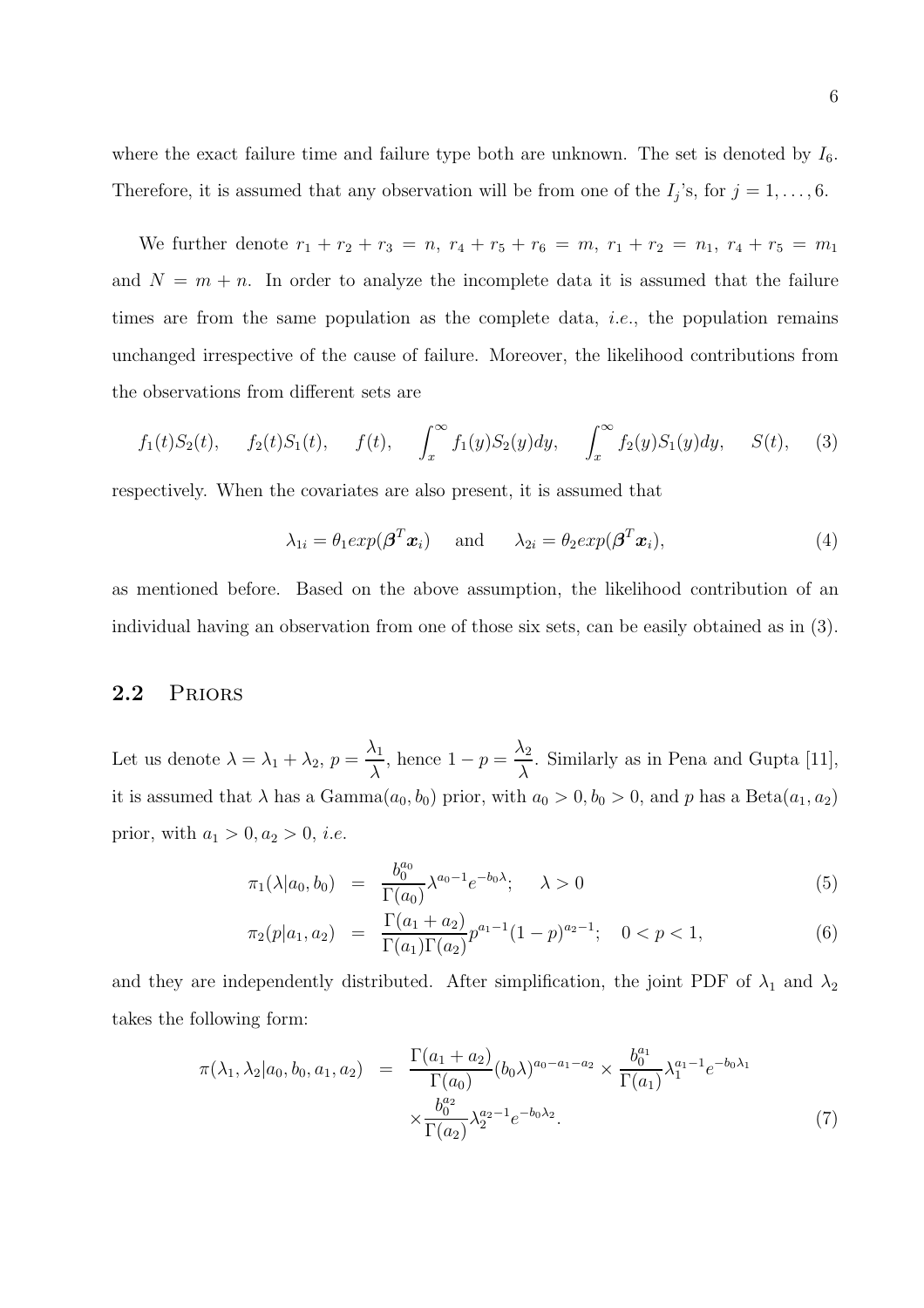This is the Beta-Gamma distribution and it will be denoted by  $BG(b_0, a_0, a_1, a_2)$ . For known  $\alpha$ , the prior (7) on  $(\lambda_1, \lambda_2)$  is a conjugate prior. It is a very flexible prior. Although, in general  $\lambda_1$  and  $\lambda_2$  are dependent, if  $a_0 = a_1 + a_2$ ,  $\lambda_1$  and  $\lambda_2$  become independent. Moreover, if  $a_0 > a_1 + a_2$ , then the covariance between  $\lambda_1$  and  $\lambda_2$  become positive, and when  $a_0 < a_1 + a_2$ , it is negative. Note that if  $(\lambda_1, \lambda_2) \sim BG(b_0, a_0, a_1, a_2)$ , then  $p \sim Beta(a_1, a_2)$  and  $\lambda \sim$  $Gamma(a_0, b_0)$ .

When the shape parameter  $\alpha$  is known, the above  $BG(b_0, a_0, a_1, a_2)$  prior is a conjugate prior on  $(\lambda_1, \lambda_2)$ . When the shape parameter  $\alpha$  is not known, the conjugate priors on  $(\alpha, \lambda_1, \lambda_2)$  do not exist. In this case it is assumed that the prior on  $\alpha$ ,  $\pi_2(\alpha)$  is absolute continuous and it has a log-concave PDF.  $(\lambda_1, \lambda_2)$  has the prior  $\pi_1(\cdot)$  as defined in (7) and it is independent of  $\pi_2(\alpha)$ .

In presence of covariates, when  $(\lambda_{1i}, \lambda_{2i})$  has the form (4), we make the following prior assumptions on the unknown parameters

$$
(\theta_1, \theta_2) \sim \pi_1(\theta_1, \theta_2) = BG(b_0, a_0, a_1, a_2)
$$
  
\n
$$
\alpha \sim \pi_2(\alpha)
$$
  
\n
$$
\beta_j \sim \pi_3(\beta_j) = N(0, \sigma_j^2); \quad j = 1, ..., p.
$$

We assume the independence among the prior parameters, i.e. it is assumed that  $(\theta_1, \theta_2)$ ,  $\alpha$ and  $\beta_j$  for  $j = 1, \ldots, p$  are apriori independent. Here  $\pi_2(\alpha)$  has the same form as defined above.

The following result related to Beta-Gamma distribution will be useful for further development, and the proof can be easily obtained from Theorem 2 of Pena and Gupta [11].

LEMMA 1: If  $(\lambda_1, \lambda_2) \sim BG(b_0, a_0, a_1, a_2)$ , then for  $i = 1,2$ 

(a) 
$$
E(\lambda_i) = \frac{a_0 a_i}{b_0 (a_1 + a_2)}
$$
 and (b)  $V(\lambda_i) = \frac{a_0 a_i}{b_0^2 (a_1 + a_2)} \times \left\{ \frac{(a_i + 1)(a_0 + 1)}{a_1 + a_2 + 1} - \frac{a_0 a_i}{a_1 + a_2} \right\}.$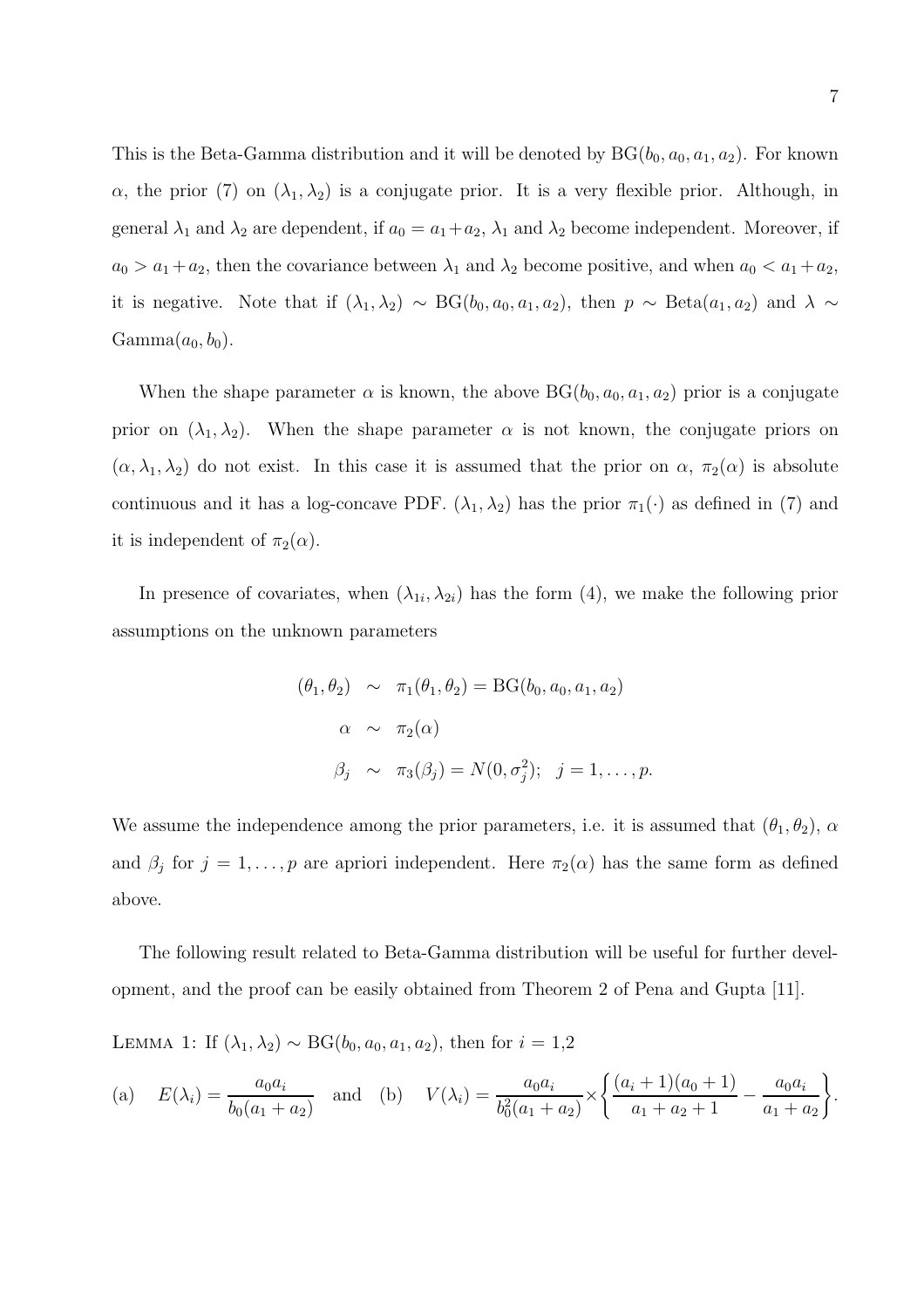## 3 Posterior Analysis

In this section we consider the Bayesian inferences of the unknown parameters based on the prior assumptions provided in Section 2. In developing the Bayes estimates it is assumed that the loss function is squared error loss function, although other loss functions also can be easily incorporated. We consider two cases separately namely when (i) shape parameter is known, (ii) shape parameter is unknown.

### 3.1 SHAPE PARAMETER IS KNOWN

Based on the observations as described in Section 2, and using the same notations as has been mentioned, the likelihood function can be written as

$$
l(Data|\lambda_1, \lambda_2, \alpha) = \lambda_1^{r_1+r_4} \lambda_2^{r_2+r_5} (\lambda_1 + \lambda_2)^{r_3-m_1} e^{-(\lambda_1 + \lambda_2) \sum_{i \in I} t_i^{\alpha}} \times \alpha^{n_1} \prod_{i \in I_1 \cup I_2 \cup I_3} \left\{ t_i^{\alpha-1} \right\}.
$$
 (8)

If we use  $\lambda = \lambda_1 + \lambda_2$  and  $p =$  $\lambda_1$  $\lambda$ , the likelihood function (8) can be written as follows;

$$
l(Data|p,\lambda,\alpha) = p^{r_1+r_4}(1-p)^{r_2+r_5}\lambda^{r_1+r_2+r_3}e^{-\lambda\sum_{i\in I}t_i^{\alpha}} \times \alpha^{n_1}\prod_{i\in I_1\cup I_2\cup I_3}\left\{t_i^{\alpha-1}\right\}.
$$
 (9)

Now based on the priors on  $\lambda$  and  $p$  as mentioned in Section 2, the joint posterior density of  $\lambda$  and p can be written as

$$
\pi(p,\lambda|Data,\alpha) \propto p^{r_1+r_4+a_1-1}(1-p)^{r_2+r_5+a_2-1}\lambda^{r_1+r_2+r_3+a_0-1}e^{-\lambda(b_0+\sum_{i\in I}t_i^{\alpha})}.\tag{10}
$$

It is interesting to see that for known  $\alpha$ , aposteriori also  $\lambda$  and p are independently distributed. Therefore, for known  $\alpha$ , the posterior distribution of  $\lambda_1$  and  $\lambda_2$  becomes,

$$
\pi(\lambda_1, \lambda_2 | Data, \alpha) \sim BG(b_0 + T(\alpha), r_1 + r_2 + r_3 + a_0, r_1 + r_4 + a_1, r_2 + r_5 + a_2), \tag{11}
$$

here  $T(\alpha) = \sum$ i∈I  $t_i^{\alpha}$ . Therefore, the Bayes estimates of  $\lambda_1$  and  $\lambda_2$  under squared error loss functions are

$$
\widehat{\lambda}_{1B}(\alpha) = \frac{(n+a_0)(r_1+r_4+a_1)}{(b_0+T(\alpha))(n_1+m_1+a_1+a_2)} \text{ and } \widehat{\lambda}_{2B}(\alpha) = \frac{(n+a_0)(r_2+r_5+a_2)}{(b_0+T(\alpha))(n_1+m_1+a_1+a_2)},
$$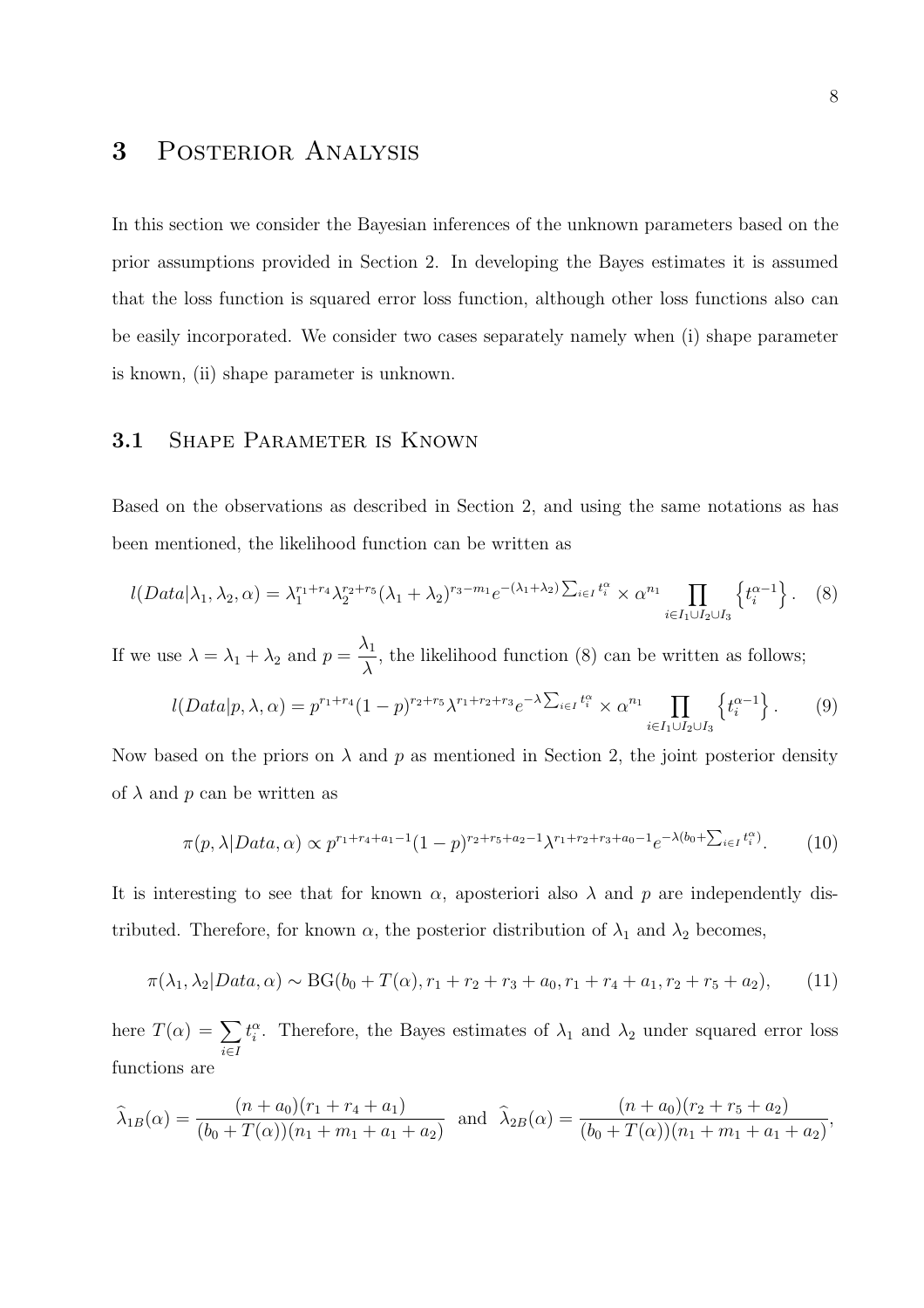respectively. The corresponding posterior variances are

$$
V(\widehat{\lambda}_{1B}(\alpha)) = A_1 \times B_1
$$
 and  $V(\widehat{\lambda}_{2B}(\alpha)) = A_2 \times B_2$ ,

where  $A_i$  and  $B_i$  for  $i = 1, 2$ , are given below

$$
A_1 = \frac{(r_1 + r_2 + r_3 + a_0)(r_1 + r_4 + a_1)}{(b_0 + T(\alpha))^2 (r_1 + r_2 + r_4 + r_5 + a_1 + a_2)}
$$
  
\n
$$
B_1 = \frac{(r_1 + r_4 + a_1 + 1)(r_1 + r_2 + r_3 + a_0 + 1)}{r_1 + r_2 + r_4 + r_5 + a_1 + a_2 + 1} - \frac{(r_1 + r_2 + r_3 + a_0)(r_1 + r_4 + a_1)}{r_1 + r_2 + r_4 + r_5 + a_1 + a_2}
$$
  
\n
$$
A_2 = \frac{(r_1 + r_2 + r_3 + a_0)(r_2 + r_5 + a_2)}{(b_0 + T(\alpha))^2 (r_1 + r_2 + r_4 + r_5 + a_1 + a_2)}
$$
  
\n
$$
B_2 = \frac{(r_2 + r_5 + a_2 + 1)(r_1 + r_2 + r_3 + a_0 + 1)}{r_1 + r_2 + r_4 + r_5 + a_1 + a_2} - \frac{(r_1 + r_2 + r_3 + a_0)(r_2 + r_5 + a_2)}{r_1 + r_2 + r_4 + r_5 + a_1 + a_2}.
$$

Under the assumptions of non-informative priors, *i.e.* when  $a_0 = b_0 = a_1 = b_1 = 0$ , the Bayes estimates of  $\lambda_1$  and  $\lambda_2$  become

$$
\widehat{\lambda}_{1B}(\alpha) = \frac{n(r_1 + r_4)}{T(\alpha)(n_1 + m_1)} \quad \text{and} \quad \widehat{\lambda}_{2B}(\alpha) = \frac{n(r_2 + r_5)}{T(\alpha)(n_1 + m_1)},\tag{12}
$$

respectively, and they coincide with the corresponding maximum likelihood estimators (MLEs), see for example Kundu [8].

Note that although, the Bayes estimates of the unknown parameters can be obtained in explicit form, the corresponding credible intervals of the unknown parameters cannot be obtained in explicit forms. One way to construct individual credible intervals of  $\lambda_1$  and  $\lambda_2$ is by direct sampling from the joint posterior density functions, as it has been suggested by Kundu and Pradhan [10]. In this case posterior samples from the joint posterior density function (11) can be easily generated, and in turn they can be used to construct approximate highest posterior density (HPD) credible intervals of  $\lambda_1$  and  $\lambda_2$ .

Now we describe how to construct an exact  $100(1-\gamma)\%$  credible set of  $(\lambda_1, \lambda_2)$ . Note that  $C_{\alpha,1-\gamma}(\lambda_1,\lambda_2)$  is said to be a 100(1- $\gamma$ )% credible set of  $\lambda_1$  and  $\lambda_2$ , if

$$
P[(\lambda_1, \lambda_2) \in C_{\alpha, 1-\gamma}(\lambda_1, \lambda_2)] = 1 - \gamma,
$$
\n(13)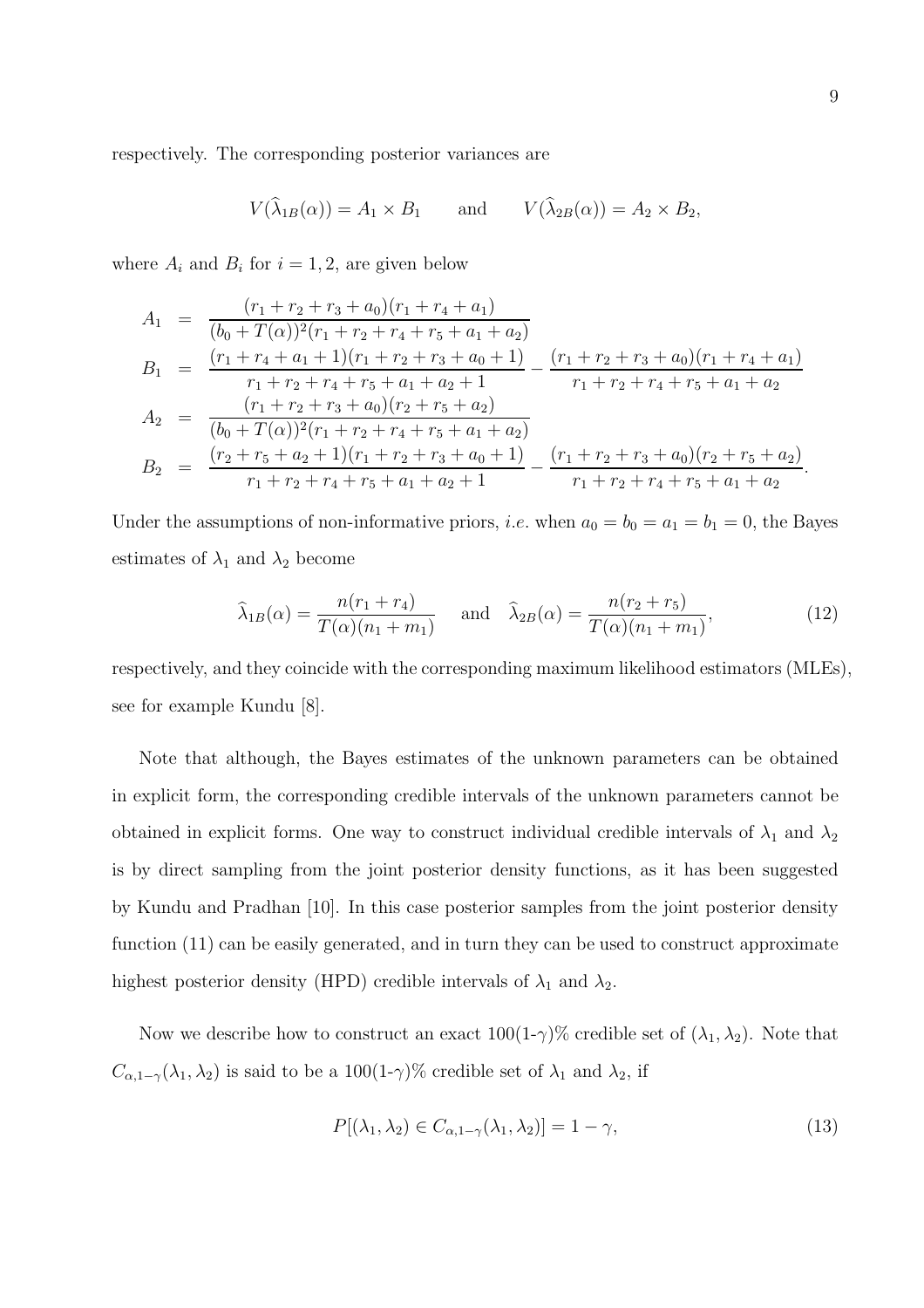when  $(\lambda_1, \lambda_2) \sim \pi(\lambda_1, \lambda_2 | Data, \alpha)$ . We need the following lemma for further development.

Lemma 2: If

$$
(X,Y) \sim BG(b_0 + T(\alpha), r_1 + r_2 + r_3 + a_0, r_1 + r_4 + a_1, r_2 + r_5 + a_2),
$$

then

$$
Z = X + Y \sim \text{Gamma}(r_1 + r_2 + r_3 + a_0, b_0 + T(\alpha)),
$$
  

$$
V = \frac{X}{X + Y} \sim \text{Beta}(r_1 + r_4 + a_1, r_2 + r_5 + a_2),
$$

and  $Z$  and  $V$  are independently distributed.

PROOF: It can be obtained by simple transformation technique.

Using Lemma 2,  $C_{\alpha,1-\gamma}(\lambda_1,\lambda_2)$  can be constructed as follows:

$$
C_{\alpha,1-\gamma}(\lambda_1,\lambda_2) = \{(\lambda_1,\lambda_2); \lambda_1 > 0, \lambda_2 > 0, A \le \lambda_1 + \lambda_2 \le B, C \le \frac{\lambda_1}{\lambda_1 + \lambda_2} \le D\},\tag{14}
$$

Here  $A, B, C$  and  $D$  are such that

$$
P(A \le Z \le B) \times P(C \le V \le D) = 1 - \gamma,\tag{15}
$$

and Z and V are two independent random variables as in Lemma 2. It simply follows that  $C_{\alpha,1-\gamma}(\lambda_1,\lambda_2)$  is a trapezoid enclosed by the following four straight lines;

(i) 
$$
x + y = A
$$
, (ii)  $x + y = B$ , (iii)  $x(1 - D) = yD$ , (iv)  $x(1 - C) = yC$ .

Simple calculation shows that the area of the trapezoid  $C_{\alpha,1-\gamma}(\lambda_1,\lambda_2)$  is  $(B^2-A^2)(D-C)/2$ . Therefore, if we want to find the credible set with the smallest area, then we need to find  $A, B, C, D$ , so that they satisfy (15), and  $(B^2 - A^2)(D - C)$  is minimum. This has to be performed numerically, and it is not pursued here further.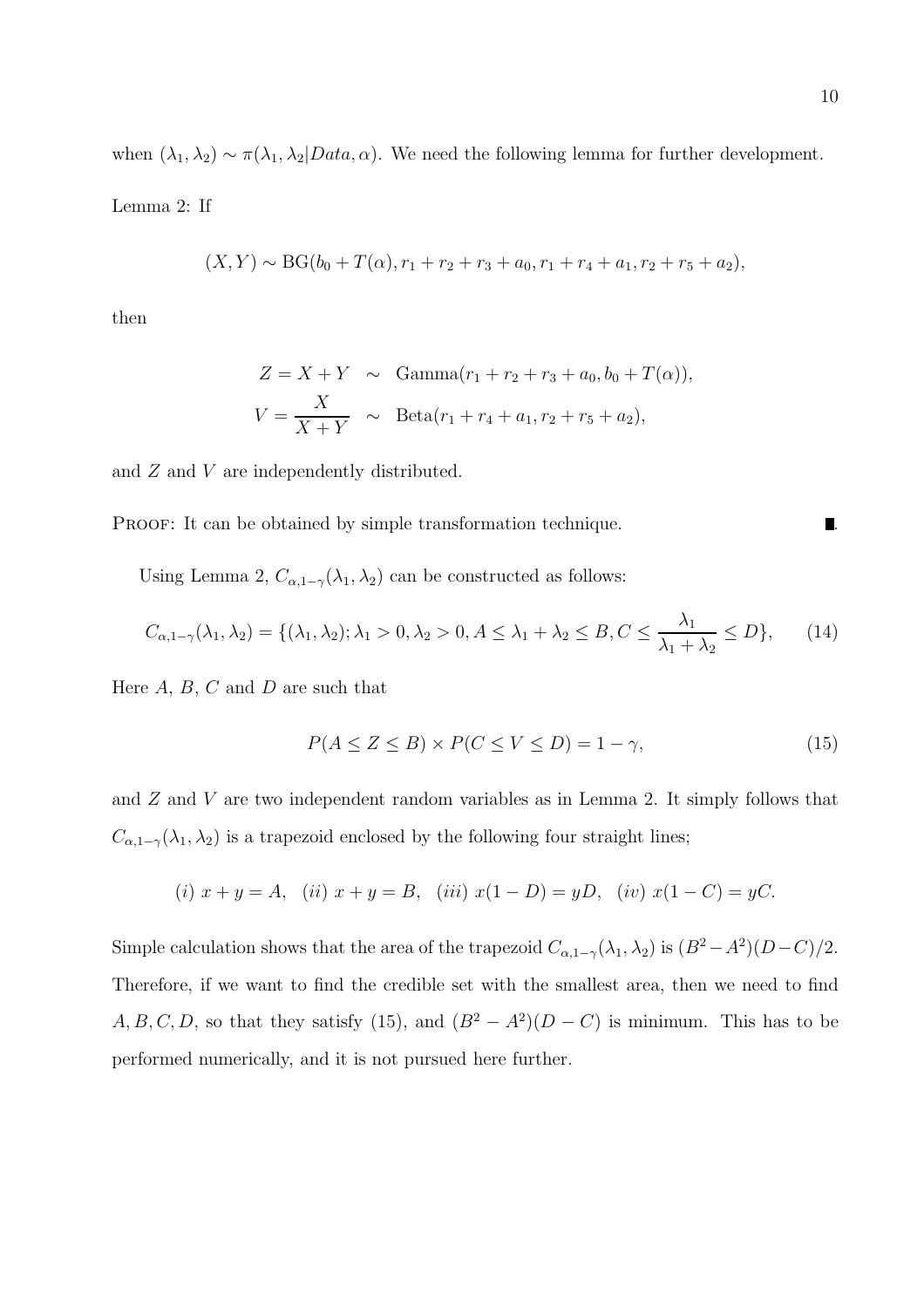### 3.2 SHAPE PARAMETER IS UNKNOWN

Now we will discuss the more important case *i.e.* when the shape parameter  $\alpha$  is also unknown. Based on the priors on  $\alpha$ ,  $\lambda$  and  $p$ , as defined in Section 2, we obtain the joint posterior density function of  $\lambda$ , p and  $\alpha$  as follows;

$$
\pi(p, \lambda, \alpha | Data) = \pi(p, \lambda | Data, \alpha) \times \pi(\alpha | Data), \tag{16}
$$

here  $l(p, \lambda | Data, \alpha)$  is same as (10), and

$$
\pi(\alpha|Data) = k \times \pi_2(\alpha) \times \alpha^{n_1} \times \prod_{i \in I_1 \cup I_2 \cup I_3} t_i^{\alpha} \times \frac{1}{(b_0 + T(\alpha))^{r_1 + r_2 + r_3 + a_0 - 1}},\tag{17}
$$

here k is the normalizing constant. Therefore, the posterior density function of  $\lambda_1, \lambda_2$  and  $\alpha$ can be written as

$$
\pi(\lambda_1, \lambda_2, \alpha | Data) = \pi(\lambda_1, \lambda_2 | Data, \alpha) \times \pi(\alpha | Data), \tag{18}
$$

here  $\pi(\lambda_1, \lambda_2| Data, \alpha)$  and  $\pi(\alpha|Data)$  are same as defined in (11) and (17) respectively. Therefore, the Bayes estimate of any function of  $\alpha, \lambda_1, \lambda_2$ , say  $g(\alpha, \lambda_1, \lambda_2)$  with respect to the squared error loss function is

$$
\widehat{g}_B(\alpha, \lambda_1, \lambda_2) = E_{\lambda_1, \lambda_2, \alpha | Data}(g(\alpha, \lambda_1, \lambda_2)).
$$
\n(19)

Clearly in general (19) cannot be obtained in closed form and it will involve three dimensional integration. We propose to use direct sampling method to approximate (19), and they can be used to construct credible intervals also. We need the following result for further development.

LEMMA 3: The posterior distribution  $\lambda_1$  and  $\lambda_2$  given  $\alpha$  is given by (11).

LEMMA 4: The posterior density function of  $\alpha$ , *i.e.*  $l(\alpha|Data)$  is log-concave.

PROOF: Proof can be obtained similarly as the proof of Theorem 2 of Kundu [9].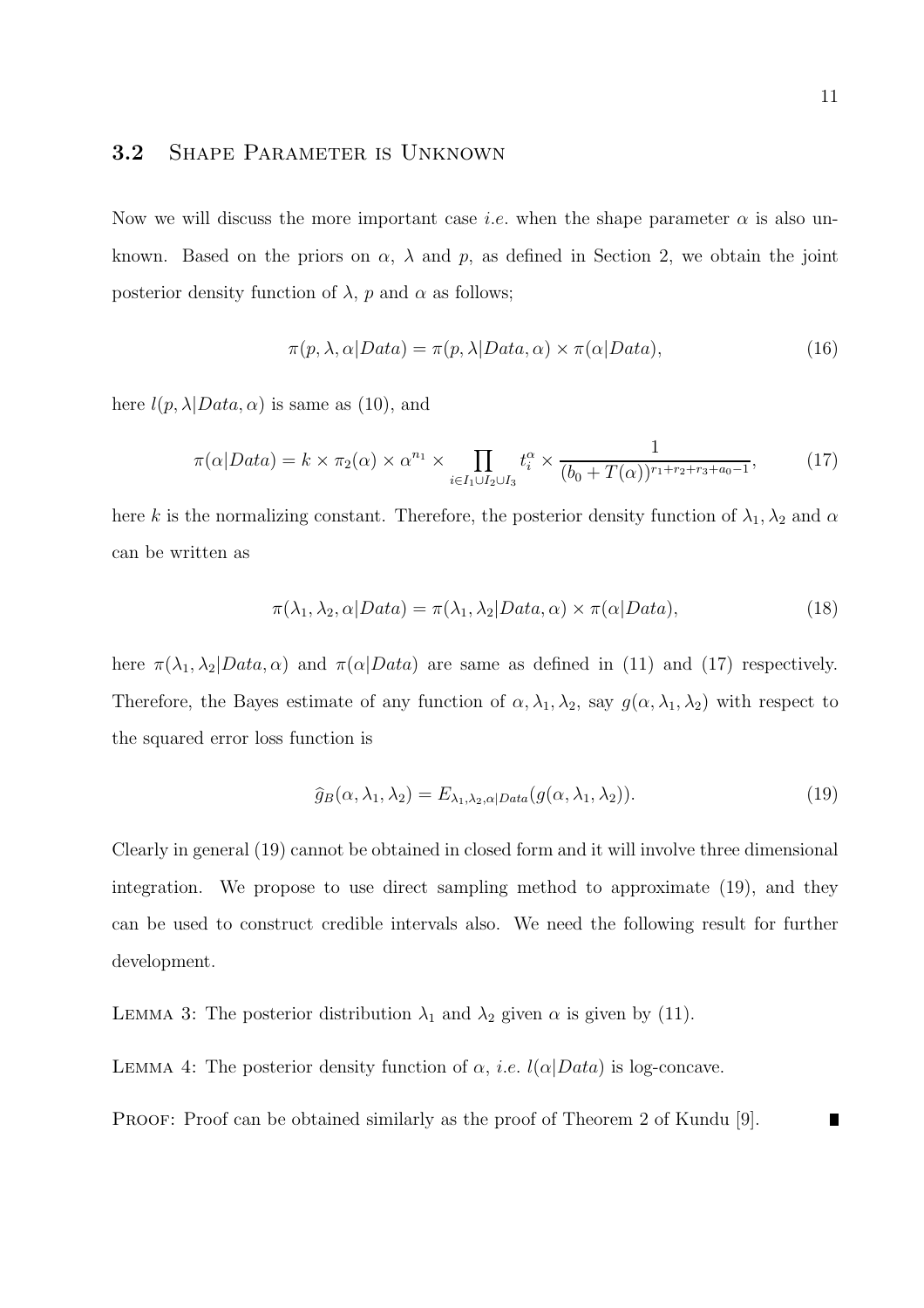Devroye [6] suggested a method to generate samples from a general log-concave density function. Therefore, samples from the posterior density function of  $\alpha$ , namely  $l(\alpha|Data)$ , can be easily generated. Alternatively as suggested by Kundu [9],  $l(\alpha|Data)$  can be very well approximated by a two-parameter gamma density function. Hence two-parameter gamma density function also can be used for generating samples from  $l(\alpha|Data)$ . Generation of samples from a Beta-Gamma distribution can be performed using the algorithm suggested by Kundu and Pradhan [10]. Therefore, using Lemma 3 and Lemma 4, generation from the posterior density function  $l(\lambda_1, \lambda_2, \alpha | Data)$  can be easily performed. Once the posterior samples are obtained they can be used to compute the Bayes estimate of  $g(\alpha, \lambda_1, \lambda_2)$  and also to construct credible interval of  $g(\alpha, \lambda_1, \lambda_2)$ .

The following algorithm is suggested to compute the Bayes estimates and the associated HPD credible intervals for the unknown parameters.

#### ALGORITHM 1:

- Step 1: Generate  $\alpha$  from  $\pi(\alpha|Data)$  as given in (17) using the the method suggested by Devroye [6], or the approximation method suggested by Kundu [9].
- Step 2: For a given  $\alpha$ , generate  $\lambda_1$  and  $\lambda_2$  from the conditional posterior distribution of  $\lambda_1$  and  $\lambda_2$  given  $\alpha$  as given in (11), as suggested by the method of Kundu and Pradhan [10].
- Step 3: Repeat Step 1 and Step 2, to generate  $(\alpha_1, \lambda_{11}, \lambda_{21}), \cdots, (\alpha_M, \lambda_{1M}, \lambda_{2M}).$
- Step 4: The Bayes estimate of  $g(\alpha, \lambda_1, \lambda_2)$  and the corresponding posterior variance can be obtained as

$$
\widehat{g}(\alpha, \lambda_1, \lambda_2) = \frac{1}{M} \sum_{i=1}^{M} g(\alpha_i, \lambda_{1i}, \lambda_{2i}), \text{ and}
$$
  

$$
\widehat{V}(g(\alpha, \lambda_1, \lambda_2)) = \frac{1}{M} \sum_{i=1}^{M} (g(\alpha_i, \lambda_{1i}, \lambda_{2i}) - \widehat{g}(\alpha, \lambda_1, \lambda_2))^2,
$$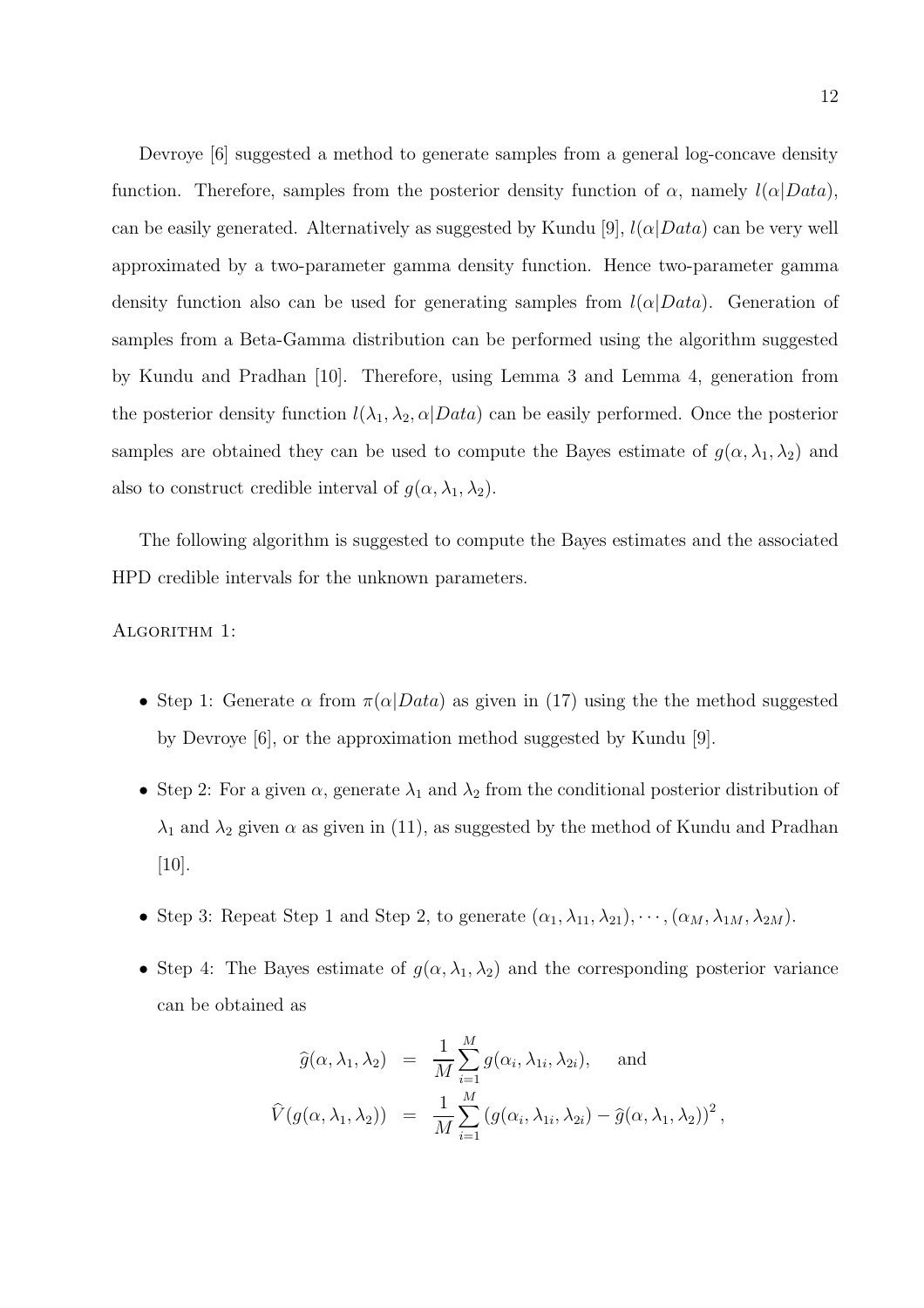respectively.

• Step 5: To construct the HPD credible of  $g(\alpha, \lambda_1, \lambda_2)$ , first order  $g_i$  as  $g_{(1)} < g_{(2)} <$  $\cdots < g_{(M)}$ , where  $g_i = g(\alpha_i, \lambda_{1i}, \lambda_{2i})$ . Then 100(1-2 $\beta$ )% credible interval of  $g(\alpha, \lambda_1, \lambda_2)$ becomes

$$
(g_{(j)}, g_{(j+M-2\beta)}), \quad \text{for } j = 1, \cdots, 2M\beta.
$$

Therefore, 100(1-2β)% HPD credible interval becomes  $(g_{(j^*)}, g_{(j^*+M-2\beta)})$ , where  $j^*$  is such that

$$
g_{(j^*+M-2\beta)} - g_{(j^*)} \le g_{(j+M-2\beta)} - g_{(j)}
$$

for all  $j = 1, \cdots, 2M\beta$ .

Comments: Similar method as it has been mentioned in Section 3.1 can be used to construct 100(1-γ)% credible set of  $(\lambda_1, \lambda_2, \alpha)$ . In this case a set  $C_{1-\gamma}(\lambda_1, \lambda_2, \alpha)$  is said to be a 100(1- $\gamma$ % credible set of  $(\lambda_1, \lambda_2, \alpha)$  if

$$
P((\lambda_1, \lambda_2, \alpha) \in C_{1-\gamma}(\lambda_1, \lambda_2, \alpha) = 1 - \gamma,
$$

where  $(\lambda_1, \lambda_2, \alpha) \sim \pi(\lambda_1, \lambda_2, \alpha | Data)$ . Now choose  $\beta$  and  $\delta$  such that  $(1-\beta) \times (1-\delta) = (1-\gamma)$ . Then a  $100(1-\gamma)\%$  credible interval of  $(\lambda_1, \lambda_2, \alpha)$  can be obtained as follows:

$$
C_{1-\gamma}(\lambda_1, \lambda_2, \alpha) = (\alpha_L, \alpha_U) \times C_{\alpha, 1-\delta}(\lambda_1, \lambda_2),
$$

here  $\alpha_L$  and  $\alpha_U$  are such that,

$$
\int_{\alpha_L}^{\alpha_U} \pi(\alpha|Data)d\alpha = 1 - \beta,
$$

and  $C_{\alpha,1-\delta}(\lambda_1,\lambda_2)$  is same as defined in Section 3.1.

## 4 PRESENCE OF COVARIATES

In this section we consider the case when for each individual there exists a set of covariate vector  $x$ . We use the following notation for providing the posterior distribution function.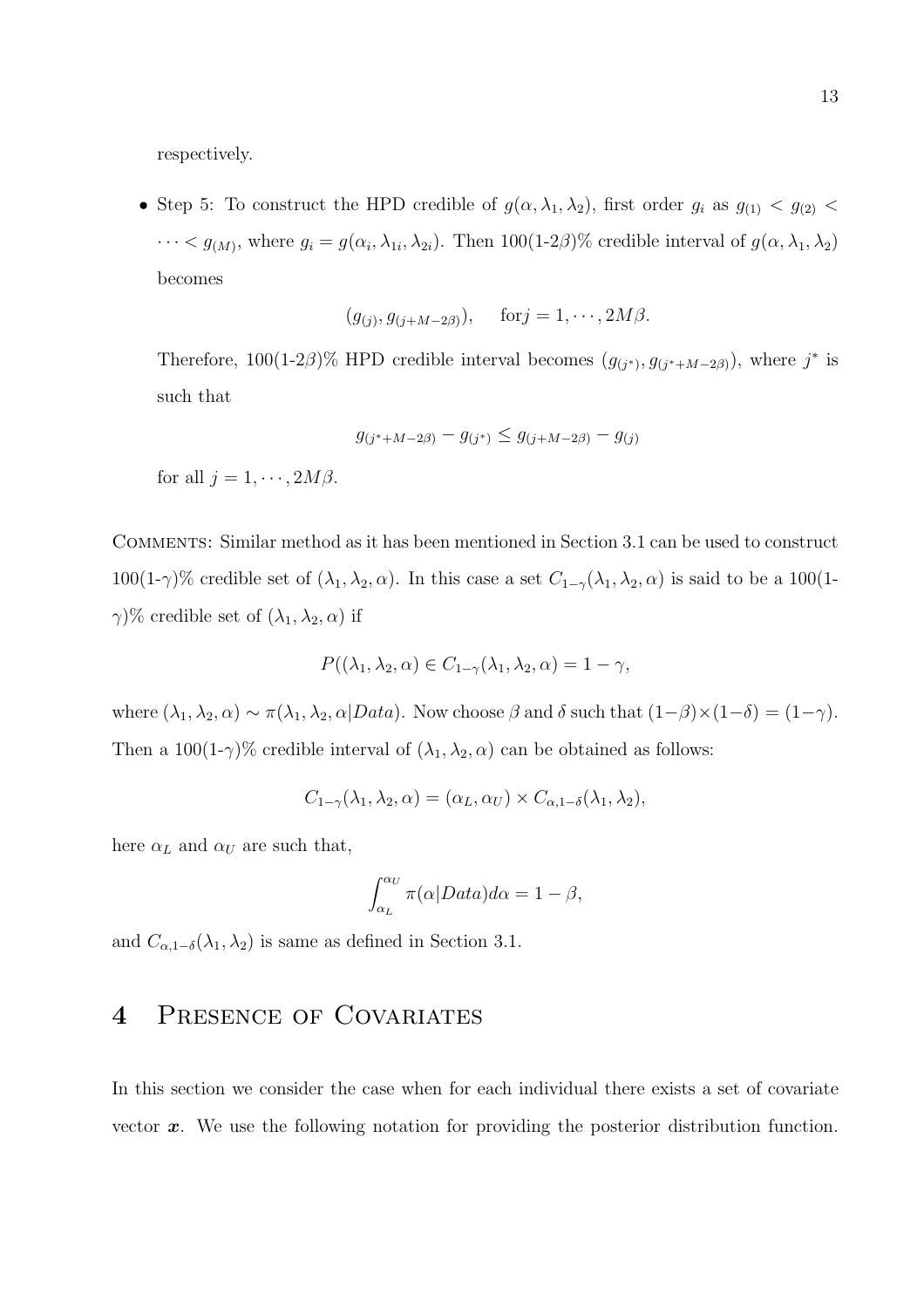Let us denote  $T(\alpha, \beta) = \sum$ i∈I  $t_i^{\alpha} exp(\boldsymbol{\beta}^T \mathbf{x}_i)$ , and  $s_1 = r_1 + r_4 + a_1$ ,  $s_2 = r_2 + r_5 + a_2$ ,  $s_0 =$  $r_1 + r_2 + r_3 + a_0$ . Based on the model and prior assumptions as described in Section 2, the posterior distribution function of  $\theta_1, \theta_2, \alpha, \beta$  can be written as

$$
l(\theta_1, \theta_2, \alpha, \beta | Data) \propto \theta_1^{s_1 - 1} \theta_2^{s_2 - 1} (\theta_1 + \theta_2)^{s_0 - s_1 - s_2} exp(-( \theta_1 + \theta_2) (T(\alpha, \beta) + b_0)) \times \pi(\alpha) \alpha^n \left\{ \prod_{i \in I_1 \cup I_2 \cup I_3} t_i^{\alpha} \right\} \times exp \left( \sum_{i \in I_1 \cup I_2 \cup I_3} \beta^T \mathbf{x}_i \right) \prod_{i = 1}^p \frac{1}{\sqrt{2\pi} \sigma_i} exp(-\frac{\beta_i^2}{2\sigma_i^2}).
$$
\n(20)

Therefore, (20) can be written as

$$
l(\theta_1, \theta_2, \alpha, \beta | Data) = k \times BG(T(\alpha, \beta) + b_0, s_0, s_1, s_2)g_1(\alpha | Data)g_2(\beta|Data)h(\alpha, \beta).
$$

Here  $g_1(\alpha|Data)$ ,  $g_2(\beta|Data)$  are proper density functions such that

$$
g_1(\alpha|Data) \propto \pi_2(\alpha)\alpha^n \left\{ \prod_{i \in I_1 \cup I_2 \cup I_3} t_i^{\alpha} \right\},
$$
\n(21)

$$
g_2(\boldsymbol{\beta}|Data) \propto \exp(\sum_{i \in I_1 \cup I_2 \cup I_3} \boldsymbol{\beta}^T \mathbf{x}_i) \prod_{i=1}^p \frac{1}{\sqrt{2\pi}\sigma_i} \exp(-\frac{\beta_i^2}{2\sigma_i^2}), \tag{22}
$$

$$
h(\alpha, \beta) = \frac{1}{(T(\alpha, \beta) + b_0)^{s_0}}
$$
\n(23)

and  $k$  is the normalizing constant.

If we want to obtain the Bayes estimate of any function of the unknown parameters, say  $g(\theta_1, \theta_2, \alpha, \beta)$ , then for the squared error loss function it is

$$
\widehat{g}_B = \frac{\int \cdots \int g(\theta_1, \theta_2, \alpha, \beta) \text{BG}(T(\alpha, \beta) + b_0, s_0, s_1, s_2) g_1(\alpha | Data) g_2(\beta | Data) h(\alpha, \beta) d\theta_1 d\theta_2 d\alpha d\beta}{\int \cdots \int \text{BG}(T(\alpha, \beta) + b_0, s_0, s_1, s_2) g_1(\alpha | Data) g_2(\beta | Data) h(\alpha, \beta) d\theta_1 d\theta_2 d\alpha d\beta}.
$$
\n(24)

Clearly, (24) cannot be obtained in explicit form in most of the cases. We propose to use the importance sampling technique to compute Bayes estimate  $\hat{g}_B$  and also to construct the associated credible interval. The following observations will be useful. Note that  $g_1(\alpha|Data)$ is log-concave and

$$
g_2(\boldsymbol{\beta}|Data) = \prod_{j=1}^p N(u_j \sigma_j, \sigma_j^2), \qquad (25)
$$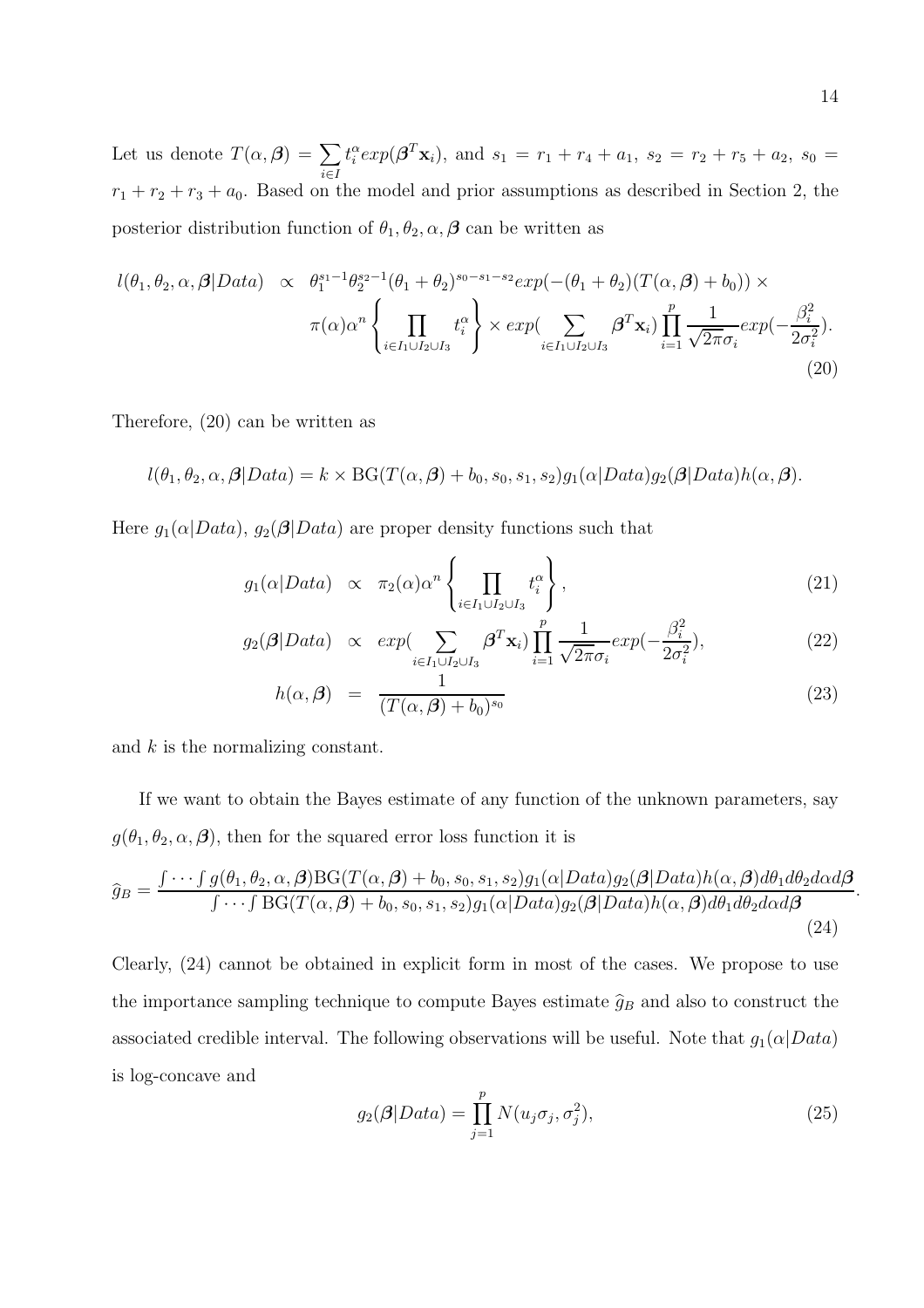here  $u_j = \sum$  $i∈I_1∪I_2∪I_3$  $x_{ji}$ , for  $j = 1, \ldots, p$ .

The following algorithm can be used to compute Bayes estimate of  $g(\theta_1, \theta_2, \alpha, \beta)$  and to construct associated credible interval.

#### ALGORITHM 2:

- Step 1: Generate  $\alpha_1 \sim g_1(\alpha|Data)$ , and  $\beta_{j1} \sim N(u_j \sigma_j, \sigma_j)$ , for  $j = 1, ..., p$ . Let  $\boldsymbol{\beta}_1 = (\beta_{11}, \ldots, \beta_{p1})$
- Step 2: For a given  $\alpha_1$  and  $\beta_1$ , generate  $(\theta_{11}, \theta_{21}) \sim BG(T(\alpha_1, \beta_1) + b_0, s_0, s_1, s_2)$ .
- Step 3: Repeat steps 1 and 2, and obtain  $\{(\alpha_1, \theta_{11}, \theta_{21}, \beta_1), \ldots, (\alpha_N, \theta_{1N}, \theta_{2N}, \beta_N)\}.$
- Step 4: A simulation consistent Bayes estimate can be obtained as

$$
\hat{g}_B = \frac{\sum_{i=1}^N g(\theta_{1i}, \theta_{2i}, \alpha_i, \boldsymbol{\beta}_i) h(\alpha_i, \boldsymbol{\beta}_i)}{\sum_{j=1}^N h(\alpha_j, \boldsymbol{\beta}_j)}
$$

• Step 5: Now to construct  $100(1-\gamma)\%$  HPD credible interval of  $g(\theta_1, \theta_2, \alpha, \beta)$ , first let us denote

$$
g_i = g(\theta_{1i}, \theta_{2i}, \alpha_i, \beta_i)
$$
 and  $w_i = \frac{h(\alpha_i, \beta_i)}{\sum_{j=1}^N h(\alpha_j, \beta_j)}$ , for  $i = 1, ..., N$ .

Rearrange,  $\{(g_1, w_1), \ldots, (g_N, w_N)\}\$ as  $\{(g_{(1)}, w_{[1]}), \ldots, (g_{(N)}, w_{[N]})\}\$ , where  $g_{(1)} < \ldots <$  $g_{(N)}$ . In this case  $w_{[i]}$ 's are not ordered, they are just associated with  $g_{(i)}$ . Let  $N_p$  be the integer satisfying

$$
\sum_{i=1}^{N_p} w_{[i]} \le p < \sum_{i=1}^{N_p+1} w_{[i]}
$$

for  $0 < p < 1$ . A 100(1-γ)% credible interval of  $g(\theta_1, \theta_2, \alpha, \beta)$  can be obtained as  $(g_{(N_\delta)}, g_{(N_{\delta+1-\gamma})})$ , for  $\delta = w_{[1]}, w_{[1]} + w_{[2]}, \ldots,$  $\sum_{n=1}^{N_1-1}$  $i=1$  $w_{[i]}$ . Therefore, a 100(1- $\gamma$ )% HPD credible interval of  $g(\theta_1, \theta_2, \alpha, \beta)$  becomes  $(g_{(N_{\delta^*})}, g_{(N_{\delta+1-\gamma^*})})$ , where

$$
g_{(N_{\delta^*+1-\gamma})} - g_{(N_{\delta^*})} \le g_{(N_{\delta+1-\gamma})} - g_{(N_{\delta})} \quad \text{for all } \delta.
$$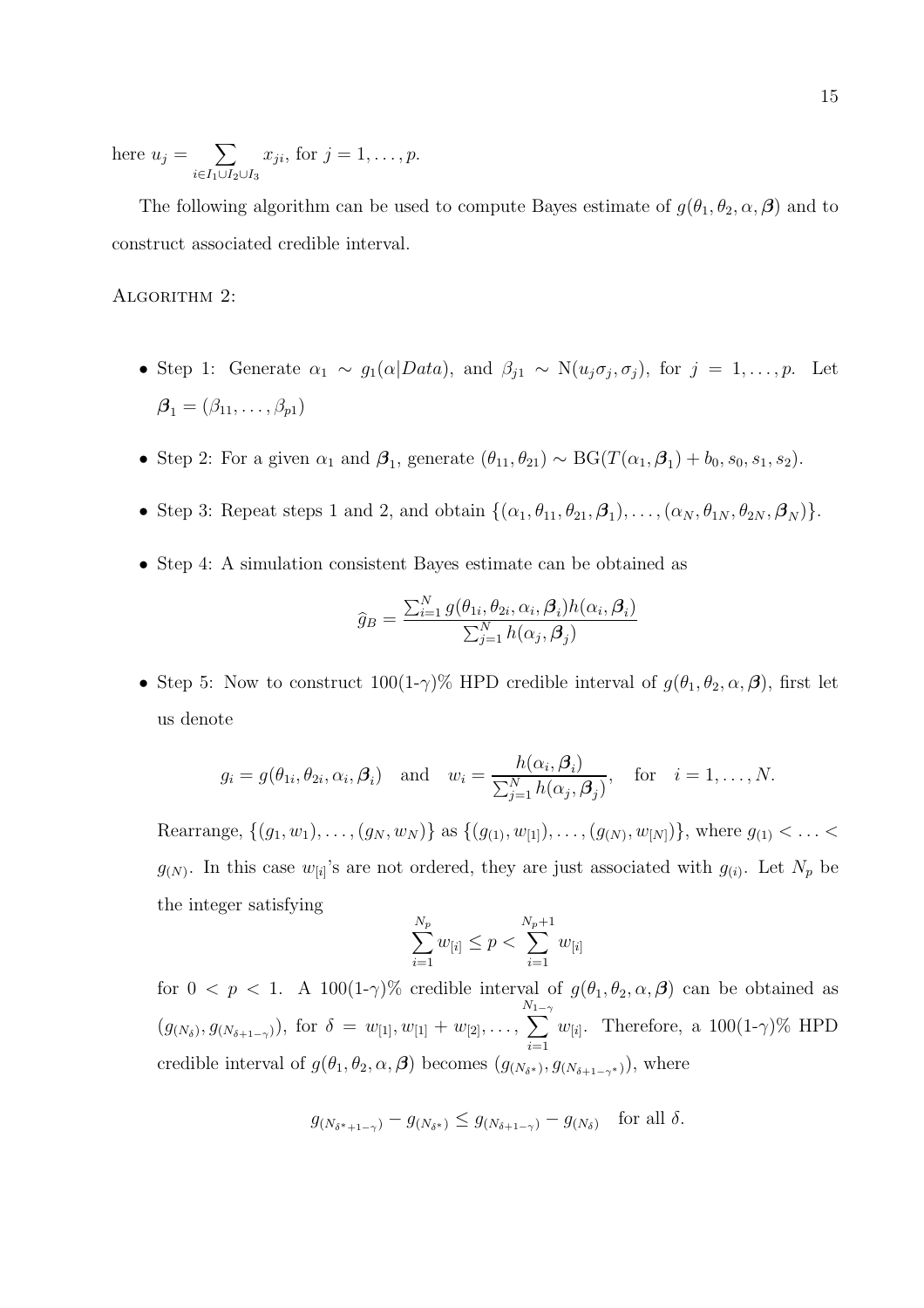## 5 Data Analysis

DATA SET 1: This data set was originally analyzed by Dinse [7] using non-parametric method. It was from a study of lymphocytic non-Hodgkins lymphoma, conducted by the Eastern Cooperative Oncology Group. It has the survival time (in weeks) and also indicates whether a patient is judged asymptomatic or symptomatic. Here symptoms monitored include weight loss, fever and night sweats. In this case, the observations fall into all six categories. Some patients die during the clinical trial and others are alive at the time of analysis. For some patients, the initial presence and absence of symptoms are absent. The data set indicates survival times of 79 male Stage 4 patients entered on the maintenance phase of the trial. Approximately 35% of the survival times are censored, and over 50% of the patients lack classifications on the symptoms indicator. Almost 50% of the observations are discordant. The summary of the data is as follows;  $r_1 = 16$ ,  $r_2 = 9$ ,  $r_3 = 26$ ,  $r_4 = 12$ ,  $r_5 = 1, r_6 = 15, n_1 = 25, n = 51, m = 28, m_1 = 13, N = 79.$   $\sum_{i \in I_1} t_i = 3314, \sum_{i \in I_2} t_i =$ 1244,  $\sum_{i\in I_3} t_3 = 3616$ ,  $\sum_{i\in I_4} t_i = 4198$ ,  $\sum_{i\in I_5} t_i = 362$ ,  $\sum_{i\in I_6} t_i = 5207$ . For computational purposes, we have divided all the observations by 100, it is not going to make any difference in the statistical inference.

To perform the Bayesian analysis we need to assume some specific form of  $\pi_2(\alpha)$ . We have assumed  $\pi(\alpha) \sim \text{Gamma}(c, d)$ . We assume all the hyper-parameters to be zero, *i.e.*  $b_0 = a_0 = a_1 = a_2 = c = d = 0$ . It may be noted that  $\pi_2(\alpha)$ , when  $c = d = 0$ , is not log-concave, but the posterior density function of  $\alpha$  given data is log-concave. Based on the non-informative priors, using the gamma approximation suggested by Kundu [9], we have generated samples from the posterior distribution of  $\pi(\alpha|Data)$ , and for a given  $\alpha$ , we have generated  $(\lambda_1, \lambda_2)$  from the posterior density function  $\pi(\lambda_1, \lambda_2 | Data, \alpha)$  In Figure 1 we provide the histogram of the generated  $\alpha$ , and for comparison purposes, we have also provided the exact PDF of  $\pi(\alpha|Data)$  in Figure 1. It is clear that the gamma approximation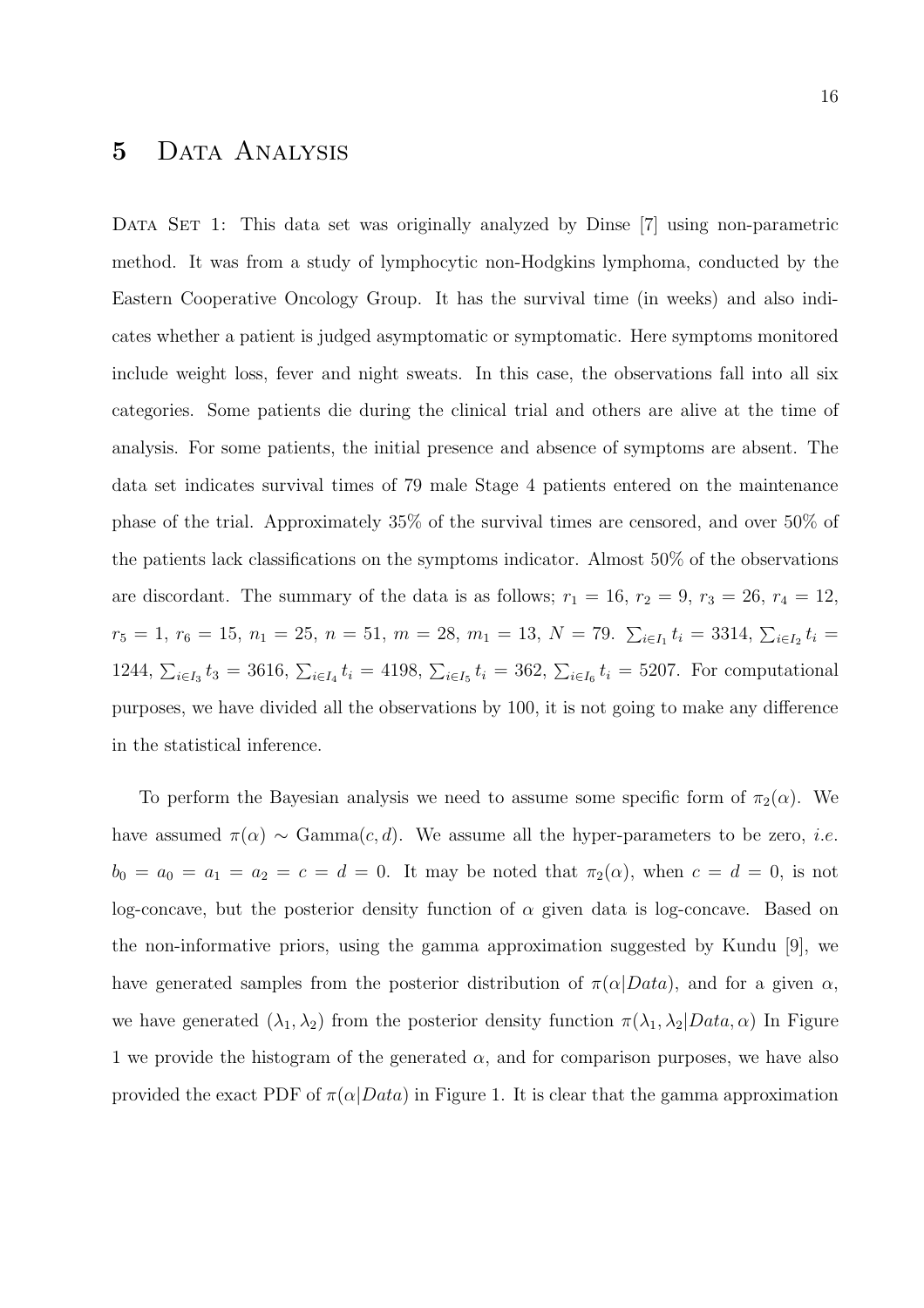works very well. The Bayes estimates of  $\alpha$ ,  $\lambda_1$  and  $\lambda_2$  under squared error loss functions are 1.3427, 0.3719 and 0.1377 respectively. The corresponding 95% credible intervals are (0.9532, 1.8021), (0.2476,0.5213) and (0.0664,0.2348) respectively.



Figure 1: Histogram of the samples generated from the posterior distribution of  $\alpha$  and the true posterior density function based on Prior 1.

DATA SET 2: This data set is consisting of 65 patients with melanoma survival data collected at Odense Hospital Denmark by Drzewiecki, K.T, and it has been obtained from Anderson et al. [1]. In this case survival time in days and the corresponding cause of death, either cancer or other, are reported. For some patients the cause of death is not known. For each patient we have used the single covariate namely age (reported in years). Here observations fall into only three categories. The summary of the data set is as follows:  $r_1 = 42$ ,  $r_2 = 10$ ,  $r_3 = 13, n = 65, m = 0, n_1 = 52, m_1 = 0, N = 65, \sum_{i \in I_1} t_i = 37230, \sum_{i \in I_2} t_i = 6509, \sum_{i \in I_3} t_3$ = 19010. For computational purposes we have divided all the survival times by 1000, and all the ages by 100.

To perform the Bayesian analysis, we have assumed as before that  $\pi_2(\alpha) \sim \text{Gamma}(c, d)$ . The hyperparameters are assumed to be zero as in the previous example. The prior variance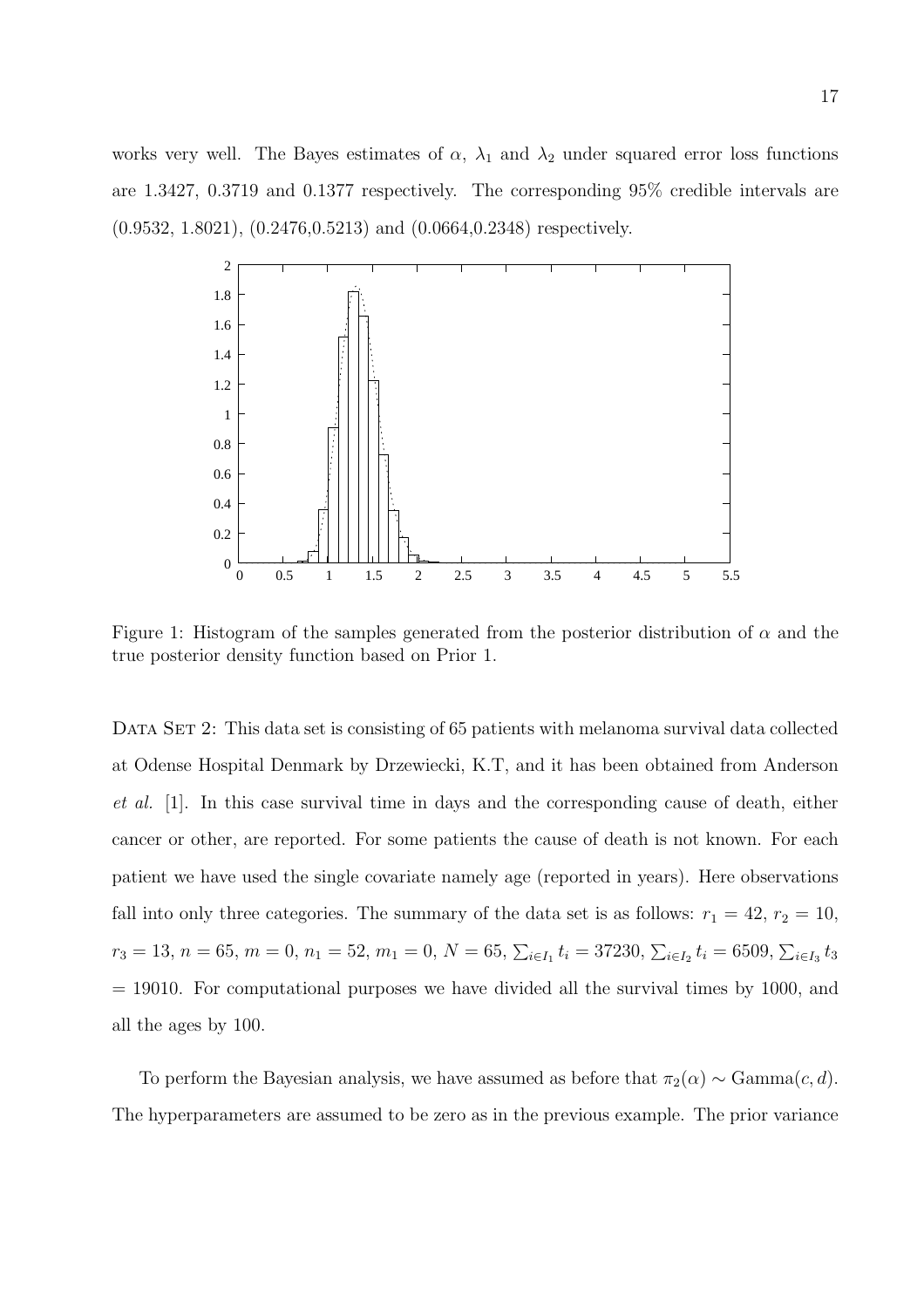of  $\beta$  is assumed to be 0.25. Based on importance sampling, with 10000 replications, we obtain the Bayes estimates of  $\alpha$ ,  $\theta_1$ ,  $\theta_2$  and  $\beta$  as 2.812, 0.448, 0.100 and -0.164 respectively. The associated 95% HPD credible intervals are (2.659, 3.034), (0.382,0.543), (0.081,0.128) and (-0.369,0.134) respectively. It is observed that the age does not have a significant effect on the survival time.

## 6 CONCLUSIONS

In this paper we consider the Bayesian inference of the competing risks data when the data might be incomplete both in time and type of failures. We have mainly restricted the attention when there are only two causes of failures, although our method can be easily generalized for more than two failures also. It is assumed that the lifetime of the latent failures distributions follow Weibull distributions with the same shape parameter but different scale parameter. Based on fairly general priors on the scale and shape parameters the Bayes estimates are obtained using Markov Chain Monte Carlo technique. We have further considered the case when each individual has a set of covariates. In this case the Bayes estimates and the associated credible intervals are obtained using importance sampling technique. The proposed model is very flexible, and the method is very easy to implement. Moreover, it is possible to obtain small sample results which is a clear advantage compared to the frequentist inference.

## References

- [1] Anderson, P. K., Borgan, O., Gill, R. D. and Keiding, N. (1993), Statistical Models based on Counting Process, Springer, New York.
- [2] Berger, J.O. and Sun, D. (1993), "Bayesian analysis for the Poly-Weibull distribution", Journal of the American Statistical Association, vol. 88, 1412-1418.